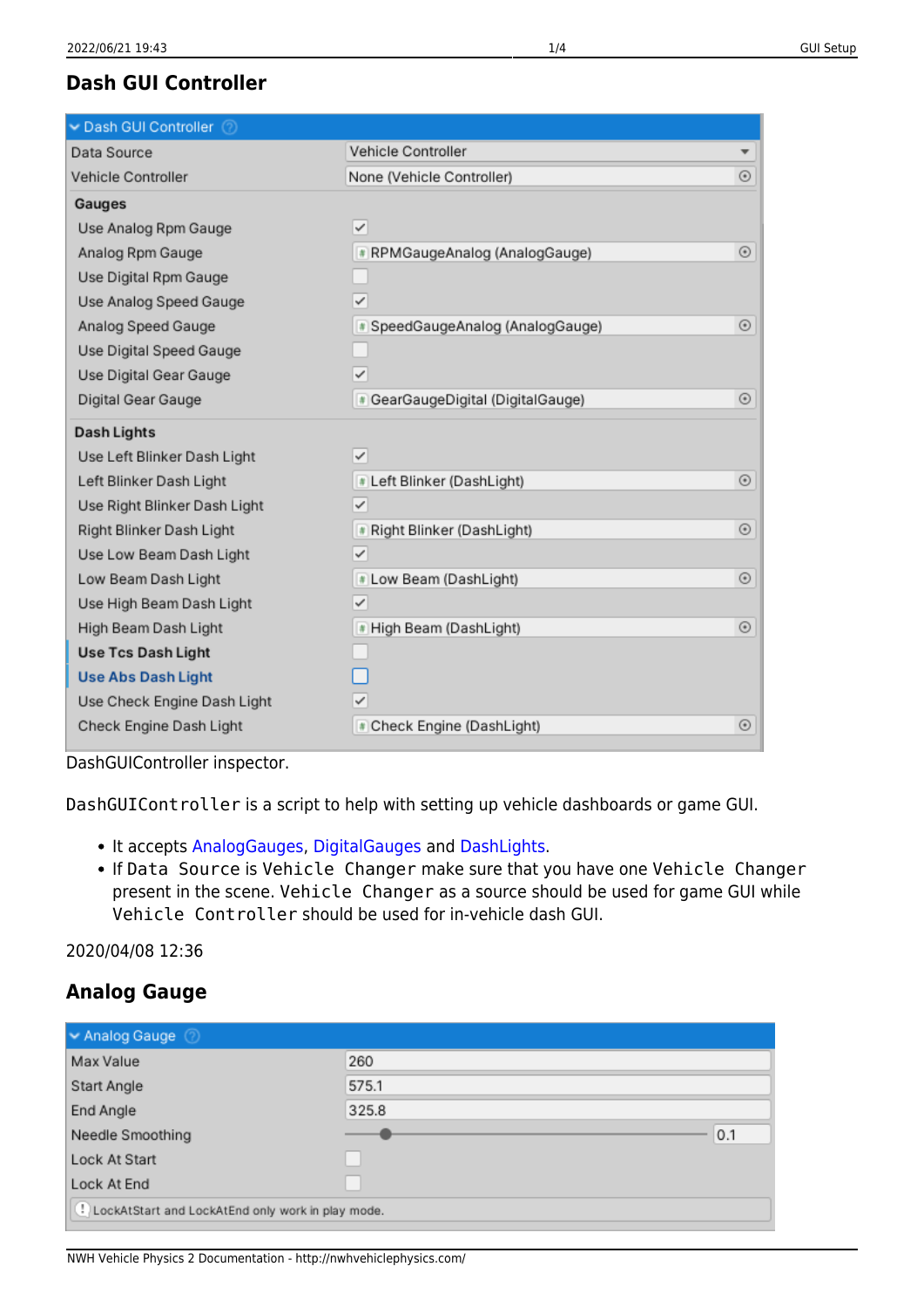#### AnalogGauge inspector.



Default analog gauge.

AnalogGauge is an universal analog gauge script that can be used for constructing vehicle dashboards or game UI.

It expects to have a Needle GameObject as a child object of the script.

Prefab of a pre-configured analog gauge is included with the asset.

LockAtStart and LockAtEnd can be used to peg the needle at the Start Angle or End Angle for easier configuration. Both options only work in play mode.

2020/04/08 12:36

## **Digital Gauge**

<span id="page-1-0"></span>

| ► Digital Gauge 2                                      |           |  |
|--------------------------------------------------------|-----------|--|
| Gauge Type                                             | Textual   |  |
| <b>String Value</b>                                    |           |  |
| Unit                                                   |           |  |
| DigitalGauge inspector with textual option selected.   |           |  |
| ► Digital Gauge 2                                      |           |  |
| <b>Gauge Type</b>                                      | Numerical |  |
| <b>Numerical Value</b>                                 | 0         |  |
| Format                                                 | 0.0       |  |
| Numerical Smoothing                                    | 0.5       |  |
| Show Progress Bar                                      |           |  |
| Unit                                                   |           |  |
| DigitalGauge inspector with numerical option selected. |           |  |



Simple DigitalGauge example.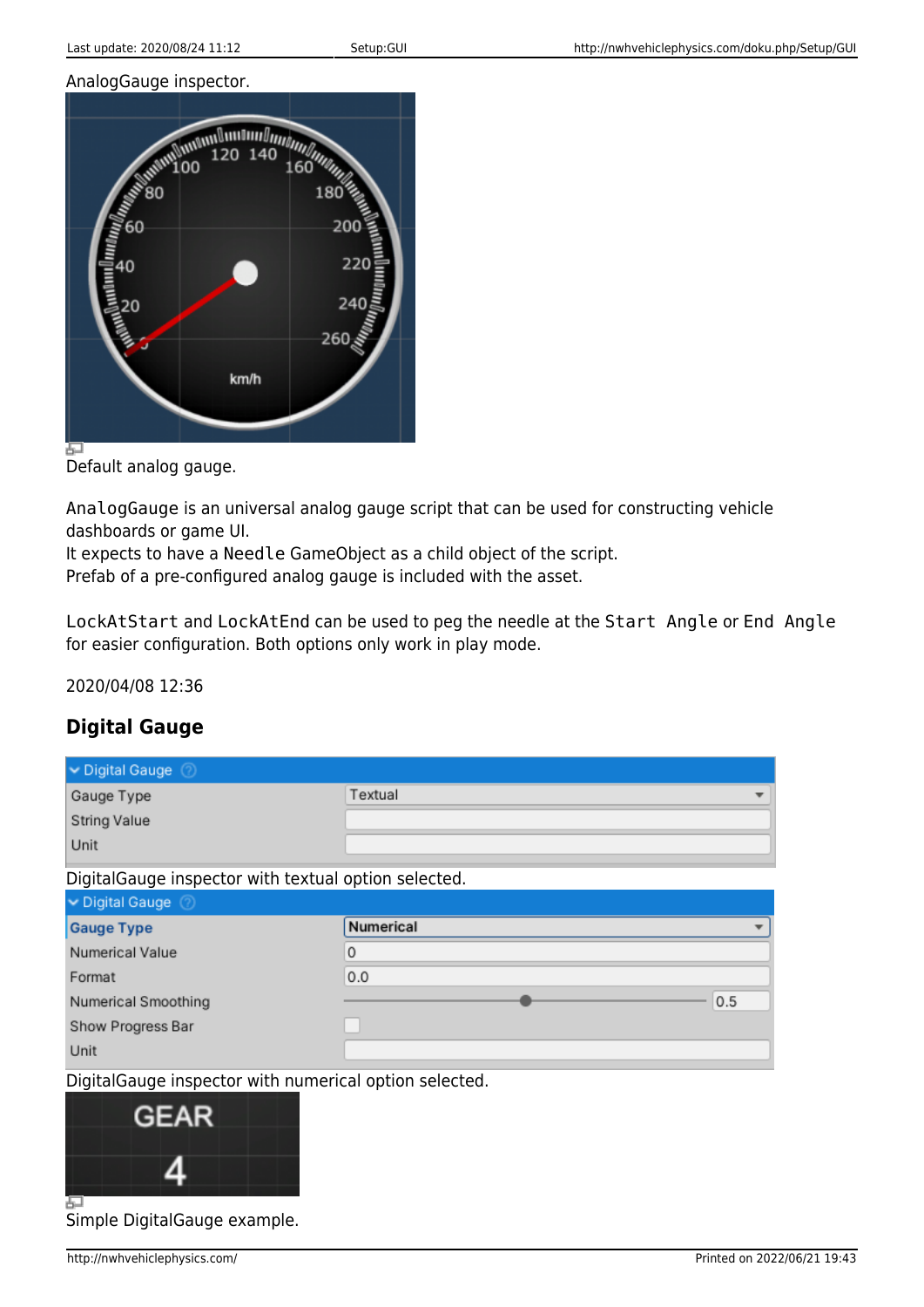DigitalGauge is used to display textual/numerical values on the vehicle dashboard or game GUI. It requires objects Text named Title and Readout as child objects. Line Image object is required if Show Progress Bar option is used in which case the image will be scaled to imitate the progress bar.

#### **Unit**

If Unit field is populated the unit will be displayed inside the Readout, after the value.

### **Textual Type**

When Textual is selected as Gauge Type the provided String value will be displayed in the Readout object with no further formatting.

### **Numerical Type**

- A formatted value of Numerical Value field will be shown.
- Format can be defined in the Format field as it would be used in float.ToString() function. Default is 0.00 which will display the value with two decimal points.
- Numerical Smoothing smooths the value for easier readout.

#### 2020/04/08 12:36

### **Dash Light**

<span id="page-2-0"></span>

| Dash Light                 |      |
|----------------------------|------|
| On Color                   |      |
| Off Color                  |      |
| Fade Time                  | 0.15 |
| Hold Time                  | 0    |
| <b>B</b> 11111111111111111 |      |

#### DashLight inspector.



Example DashLight.

A simple script that switches Color of an Image between On Color and Off Color, usually white and black.

- Color of the Image when the light is on.
- Color of the Image when the light is off.
- Fade Time time it takes for the light to turn off, once Hold Time expires. Imitates dash lights that use conventional bulbs.
- Hold Time time it takes for the light to start turning off after the state has changed. Useful to remove flicker from signals that are not persistent but rather change on frame-to-frame basis, e.g. ABS and TCS.